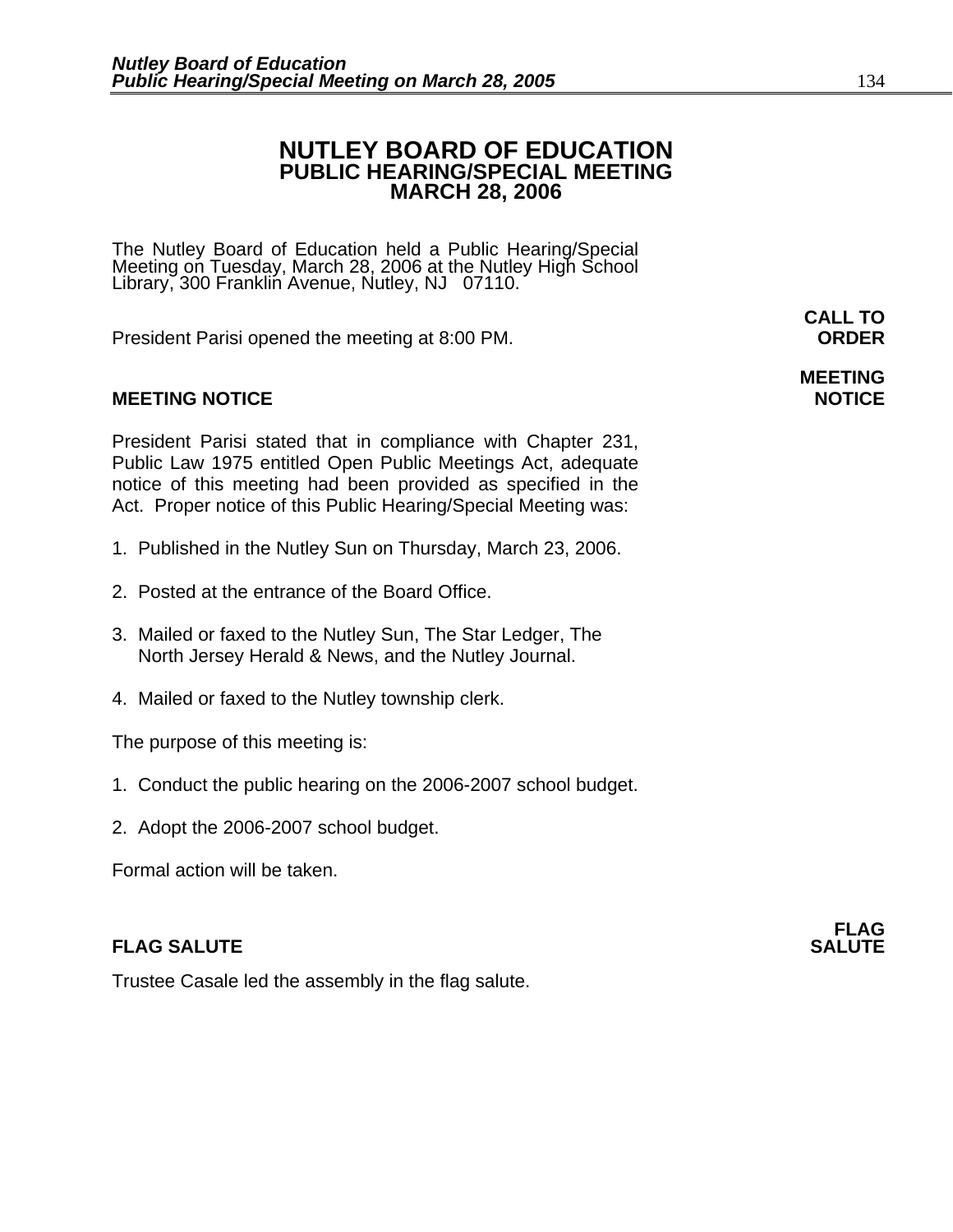#### **ROLL CALL**

| Present:      | Mrs. Maria Alamo<br>Dr. Philip T. Casale<br>Mr. Gerard Del Tufo<br>Mr. Sal Olivo<br>Mr. Kenneth J. Reilly<br>Mr. Alfred R. Restaino, Jr.<br>Mr. James Viola<br>Dr. Gerard M. Parisi |
|---------------|-------------------------------------------------------------------------------------------------------------------------------------------------------------------------------------|
| Absent:       | Mr. Vincent Moscaritola                                                                                                                                                             |
| Also Present: | Mr. Joseph Zarra, Superintendent of Schools<br>Mr. John C. Sincaglia, Interim Business Administrator<br>Mr. Michael DeVita, Acting Board Secretary                                  |
| Also Absent:  | Ms. Marissa Ryder, Student Representative                                                                                                                                           |

## **PUBLIC HEARING ON BUDGET HEARING**

President Parisi thanked the Budget Committee and Administrators for their diligence in establishing the proposed 2006-07 School District Budget. He then introduced Superintendent Zarra who thanked and introduced Mr. John Sincaglia the district's Interim Business Administrator.

Mr. Sincaglia gave a detailed presentation, overview and summary of the proposed 2006-07 budget.

After Mr. Sincaglia gave the budget presentation, he thanked all those involved with preparing these detailed and comprehensive documents.

A discussion ensued among the trustees regarding the budget and what to do about the \$517,000 saved from the Board's decision to terminate participation in the New Jersey State Health Benefits Plan and switch to a private plan with Horizon Blue Cross Blue Shield.

Mr. Zarra recommended adding three positions at the elementary level: a SAC Counselor, Gifted & Talented Teacher and a World Language Teacher.

The Budget Committee recommended replacing/purchasing music instruments and putting money aside for two referendums to address the elementary school needs.

The trustees also discussed putting money into the District's Capital Reserve Fund.

# **ROLL**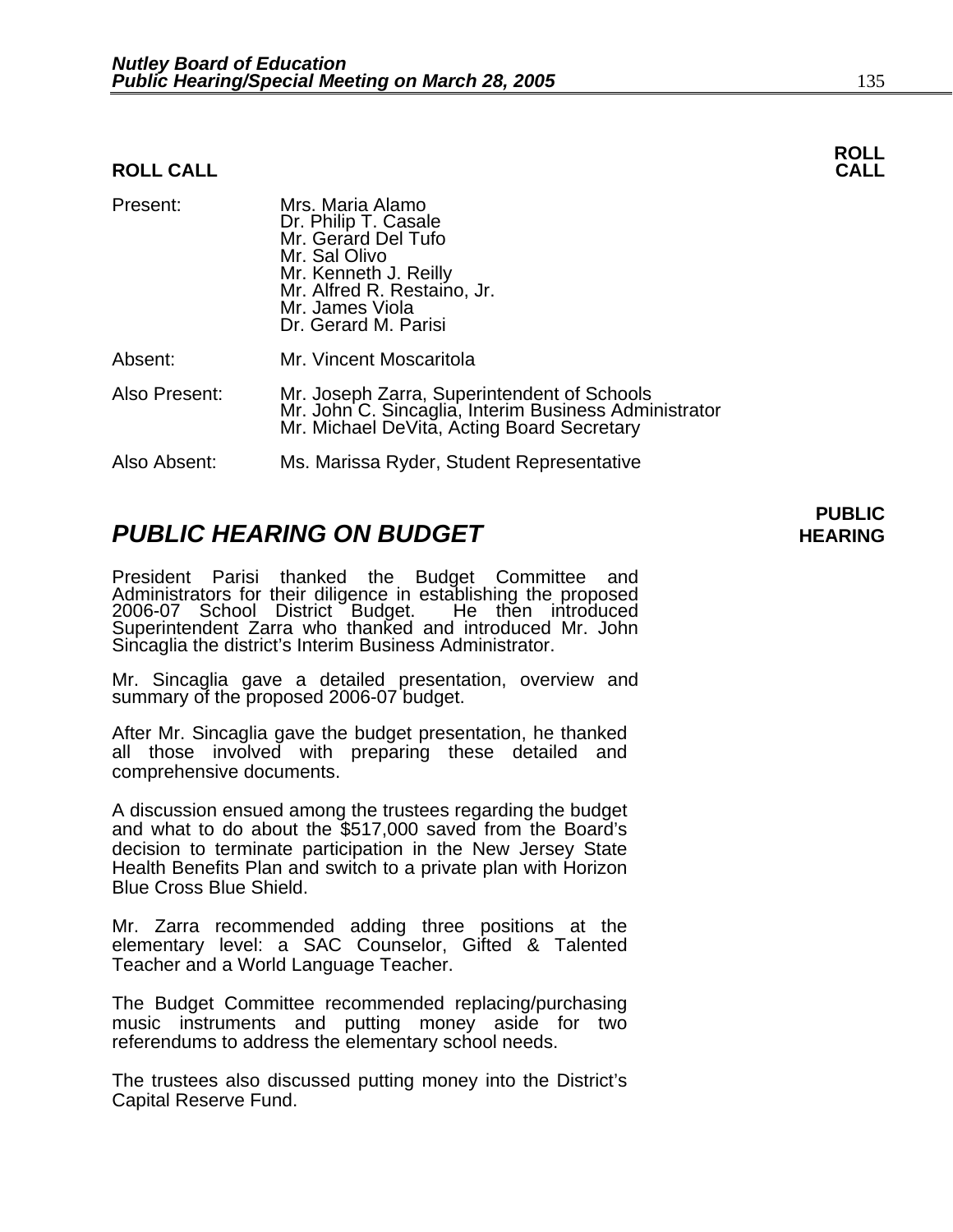There was a lengthy discussion about the new items and using some of the money made available from employee benefits for future capital projects. Mr. Sincaglia indicated that the Board could reallocate money to be used for these new programs as well as adding additional funds to the Board's Capital Reserve account. After further discussion, he said that there would be \$275,000 available to deposit into the Capital Reserve Fund after deducting the cost of the new items being recommended for inclusion in the budget. The total Budget amount would not change from what was originally proposed.

There was agreement that the new items presented tonight should be included in the budget in the appropriate accounts. Trustee Viola moved, Trustee Del Tufo seconded, the following resolution:

BE IT RESOLVED that the Board of Education approves adding an additional \$275,000 to the Capital Reserve Fund for the 2006-07 Budget.

Upon being put to a roll call vote the resolution was unanimously approved.

#### **HEARING OF CITIZENS (Resolutions Only)**

None

#### **RESOLUTIONS:**

#### 1. **APPROVAL OF 2006-2007 BUDGET**

WHEREAS, the Board of Education of the Township of Nutley adopted a tentative budget for the 2006-2007 school year on March 13, 2006, and

WHEREAS, said tentative budget was properly advertised on March 23, 2006, and

WHEREAS, the Public Hearing on the budget was conducted on March 28, 2006,

NOW, THEREFORE, BE IT RESOLVED that the Board of Education hereby adopts the official budget for the 2006-2007 school year in the following amounts:

# **CAPITAL RESERVE FUND RESOLUTION**

#### **APPROVE 2006-07 A BUDGET**

**HEARING OF**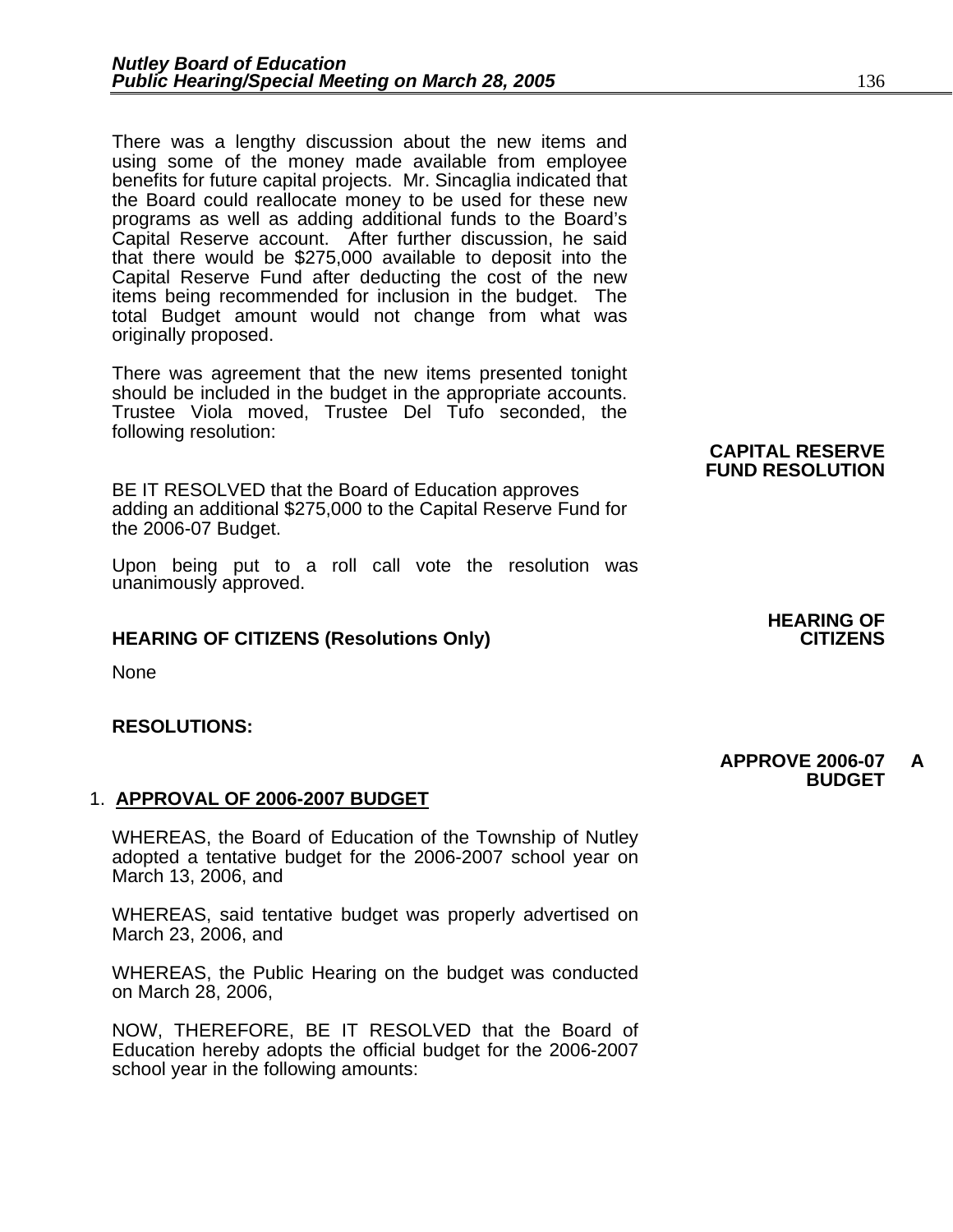| <b>General Fund</b>  | \$47,845,057 |
|----------------------|--------------|
| Special Revenue Fund | 1,364,981    |
| Debt Service Fund    | 1,294,617    |
| <b>Total Budget</b>  | \$50,504,655 |

of which the following amount shall be raised by local tax levy:

| <b>General Fund Tax Levy</b> | \$40,579,354 |
|------------------------------|--------------|
| Debt Service Tax Levy        | 1,267,648    |

Total Tax Levy \$ 41,847,002

and,

BE IT FURTHER RESOLVED that the Board also requests approval of the statutory Spending Growth Limitation Adjustments as follows:

| <b>Capital Outlay Expenditures</b> | 186,046 |
|------------------------------------|---------|
| New School Costs                   | 81,943  |

Total \$ 267,989

and, the contract of the contract of the contract of the contract of the contract of the contract of the contract of the contract of the contract of the contract of the contract of the contract of the contract of the contr

BE IT FURTHER RESOLVED that the Secretary be authorized to place on the ballot at the Annual School Election to be held on April 18, 2006 the proposal to approve the General Fund tax levy portion of the 2006-2007 school budget. The complete budget for 2006-2007 is attached as APPENDIX A.

#### **REQUEST SGLA FOR CAPTIAL OUTLAY EXPENDITURES**

#### 2. **RESOLUTION REQUESTING SGLA FOR CAPITAL OUTLAY EPENDITURES**

Whereas, there is currently a construction project underway for additions and renovations to the Franklin Middle School (project # 3750-060-04-1000), said projects having been approved by a referendum on September 28, 2004, and

Whereas, at a public meeting held on June 13, 2005, the Board of Education formally proposed the concept of relocating the district administrative offices from Radcliffe School to Franklin Middle School using space that would become available in the basement area of Franklin Middle School for the administrative offices, and to subsequently allow the vacated space at Radcliffe School to be used for instructional purposes, and

Whereas, the excess cost of this administrative relocation project is \$179,742\*, and

Whereas, these costs will be funded by an appropriation of \$150,258 in capital outlay and a withdrawal of \$29,284 from capital reserve, and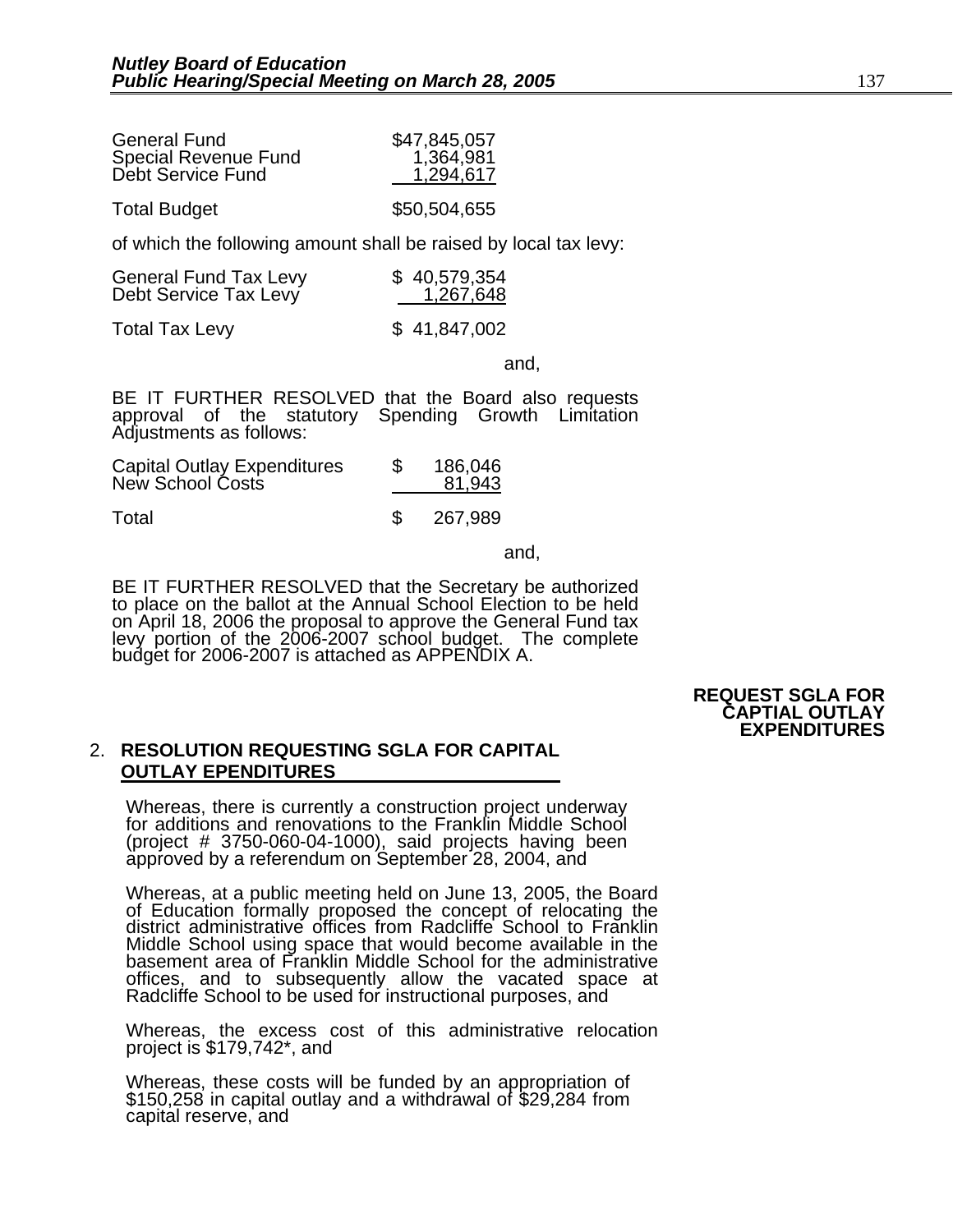Whereas, the district has equipment replacement needs for school buses, computer network servers, and musical instruments at an estimated cost of \$151,295, and

Whereas, as noted in the Adjustment for Capital Outlay Expenditures Worksheet, the school district is eligible for a maximum adjustment of \$186,046, and

Whereas, the district needs a Spending Growth Limitation Adjustment of \$186,046,

Now, Therefore be it Resolved, that the Nutley Board of Education hereby requests a Spending Growth Limitation

Adjustment for 2006-07 in the amount of \$186,046 for Capital Outlay Expenditures.

\*The costs to convert the vacated space at Radcliffe School are not included in these costs. It is anticipated that funds will be appropriated beginning in 2007-08 for these purposes.

#### **REQUEST SGLA FOR NEW SCHOOL FACILITY**

#### 3. **RESOLUTION REQUESTING SGLA FOR NEW SCHOOL FACILITY**

Whereas, there is currently a construction project underway for additions and renovations to the Franklin Middle School, said projects having been approved by a referendum on September 28, 2004, and

Whereas, said project, State Project #3750-060-04-1000 includes additions of approximately 34,400 square feet that includes a new gymnasium, 3 classrooms, a science classroom, an art room, a vocal music room and an instrumental music room, as well as extensive renovations to existing parts of the facility, and

Whereas, the new additions are scheduled to be completed and in use during the first semester of the 2006-07 school year, and

Whereas, the October, 2005 enrollment at the school was 669, and a comparable number is anticipated for 2006-07, and

Whereas, the school district will need to expend additional funds in the 2006-07 school year to operate the new addition including, but not limited to, custodian salaries and benefits, energy expenses and instructional supplies, and

Whereas, the total amount in the school district budget for 2006-07 for these new expenses is \$ 162,405, and

Whereas the school district needs a Spending Growth Limitation Adjustment in the amount of \$81,943,